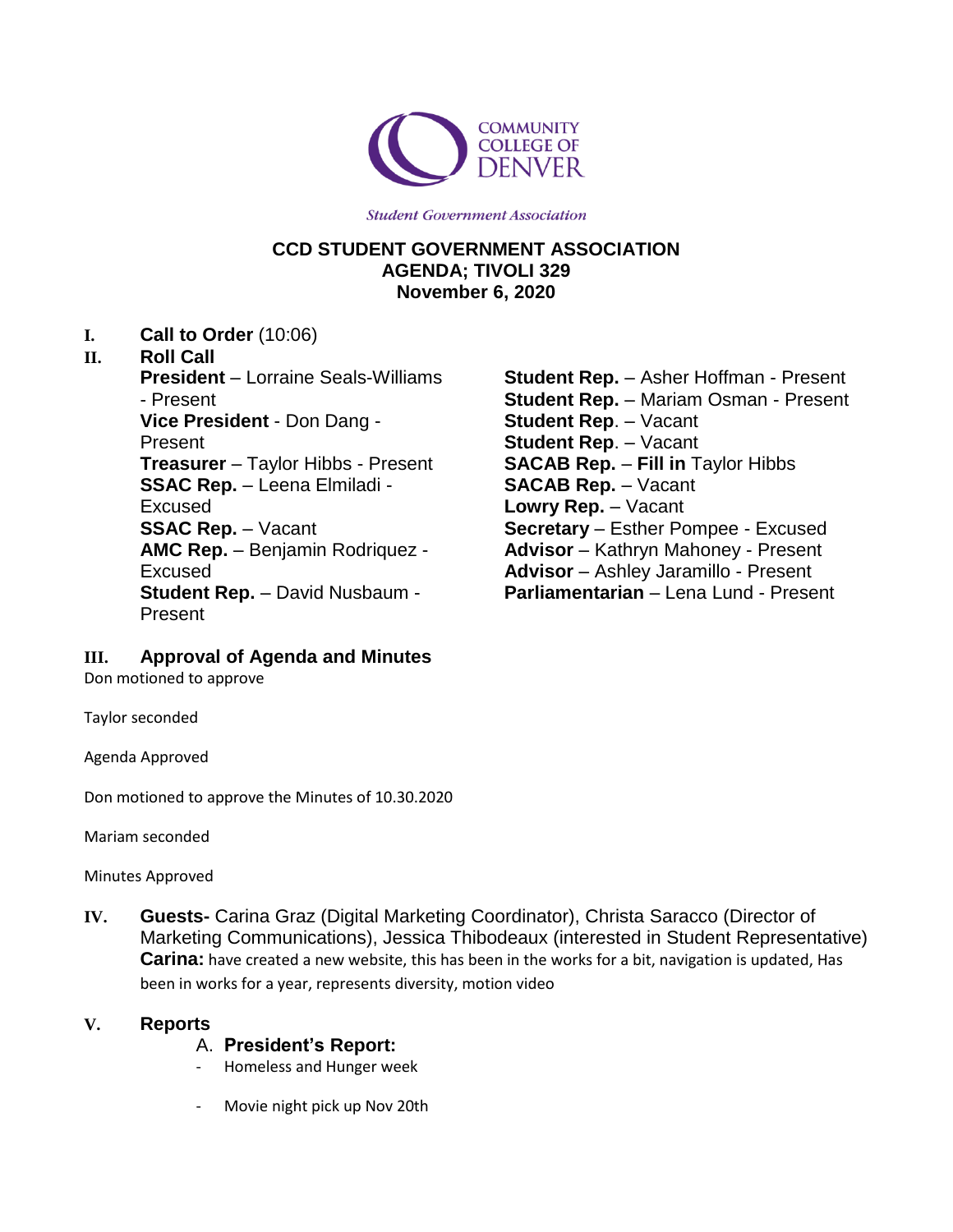#### B. **Vice-President's Report:**

- What is the student survey?

## C. **Treasurer's Report:** No report

#### D. **Secretary's Report:**

- What new update does the secretary have?
- Newsletter, shoutout

## E. **Advisor's Report:**

- Nov 20<sup>th</sup> student form before fall break
- Pilsbury Theatre second preformance
- Ben has rescheduled
- Offical function form
- Survey for student engagement
- End of the semester event
- F. **SACAB Report:** Still need CCD Representative for FSAC
- G. **SSAC Report:** No Reports
- H. **Student Rep. Reports:**
	- **Asher:** Ad in class for SGA social media
- I. **Committee Report Media Committee/BEE Committee**
- BEE: Retreat ideas like Jackbox
- What new updates do the media committee have?
- Followers update
	- **Elections Committee-**
- J. **Special Committee Report-**

## **VI. Unfinished Business/General Orders**

#### **VII. New Business-**

Jessica voting in for Student Representative

"what interested in me in participating in SGA is to be directly involved with change and representation. have been involved in politics for awhile and i love to be of service to people, it's my life's purpose :)"

Don motioned to accept Jessica as Student Representative

Taylor Seconded

Approved

Swearing in next week